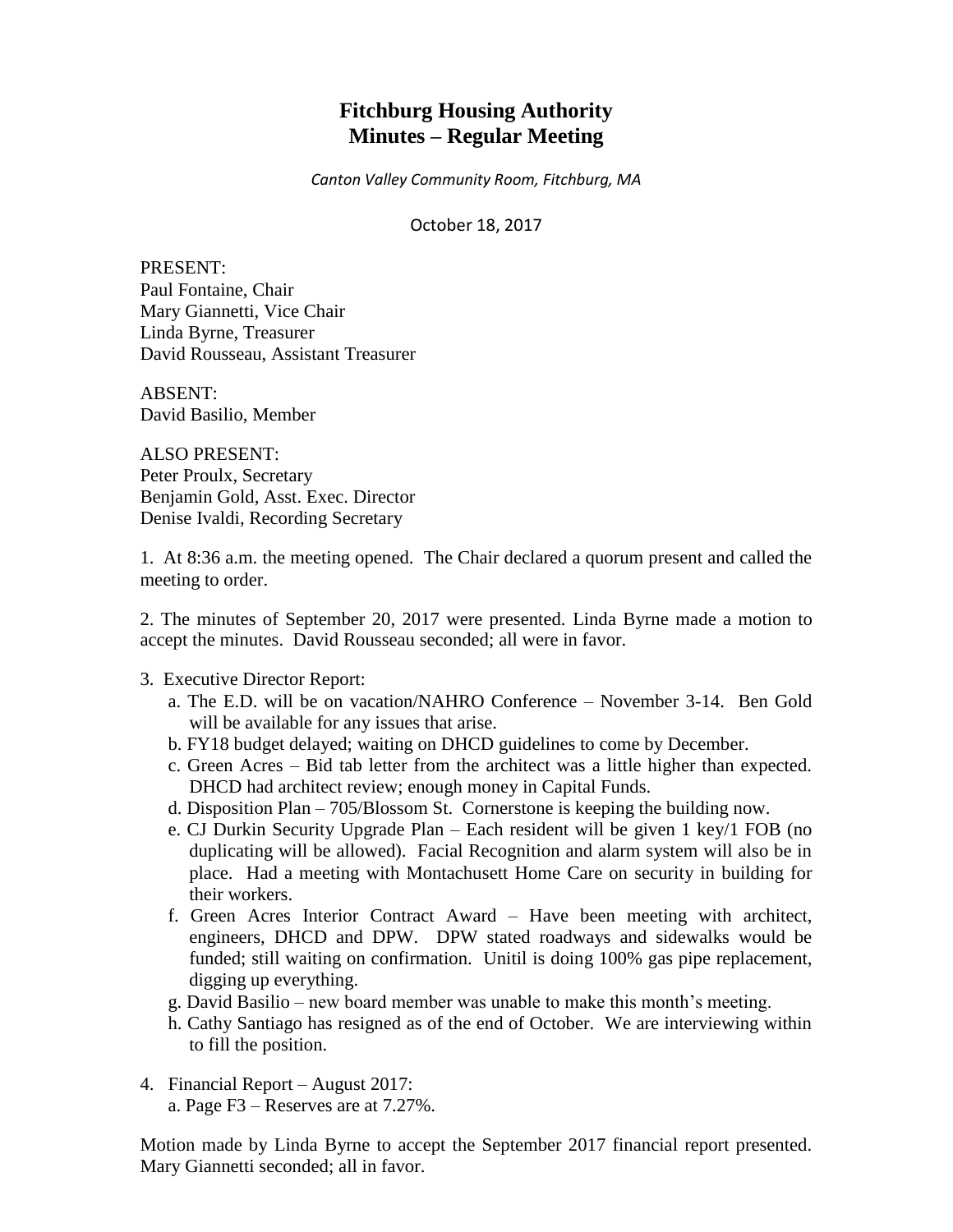At this time, the Chair asked to move right into the resolutions, then come back to Modernization Report, etc.

9. New Business: The following resolutions were presented:

We have received additional Capital Funds for extraordinary maintenance.

# FY2017 4001 OPERATING BUDGET REVISION 1 SUBMISSION

### RESOLUTION 2017-10-01

- WHEREAS: The Department of Housing and Community Development (DHCD) has issued additional capital funds, and
- WHEREAS: Those capital funds are intended to offset extraordinary maintenance costs, and
- WHEREAS: DHCD has requested LHA's to submit a budget revision to the FY2017 budget to reflect this action.

### NOW THEREFORE BE IT RESOLVED,

That the Fitchburg Housing Authority Board authorizes submission of Revision 1 to the 4001 Operating Budget for State-Aided Housing for Fiscal Year 2017, as directed by DHCD, and recommended by the Executive Director,

- RESOLVED, Motion made by Linda Byrne to submit Revision 1 to the FY2017 4001 Operating Budget for State-Aided Housing to the Department of Housing and Community Development.
- SECONDED, David Rousseau seconded the motion, and the motion was passed by a unanimous vote.

# RESOLUTION TO WRITE-OFF UNRECOVERABLE DEBTS

#### Resolution 2017-10-02

- Whereas: A number of tenants of the Fitchburg Housing Authority have vacated while owing rent and,
- Whereas: Those persons vacating owed \$5,364.50 as of September 30, 2017 *(see attached list)*. The amount is ninety (90) days old as of September 30, 2017 and,
- Whereas: The Fitchburg Housing Authority staff has made every reasonable effort to collect said vacated amounts without success,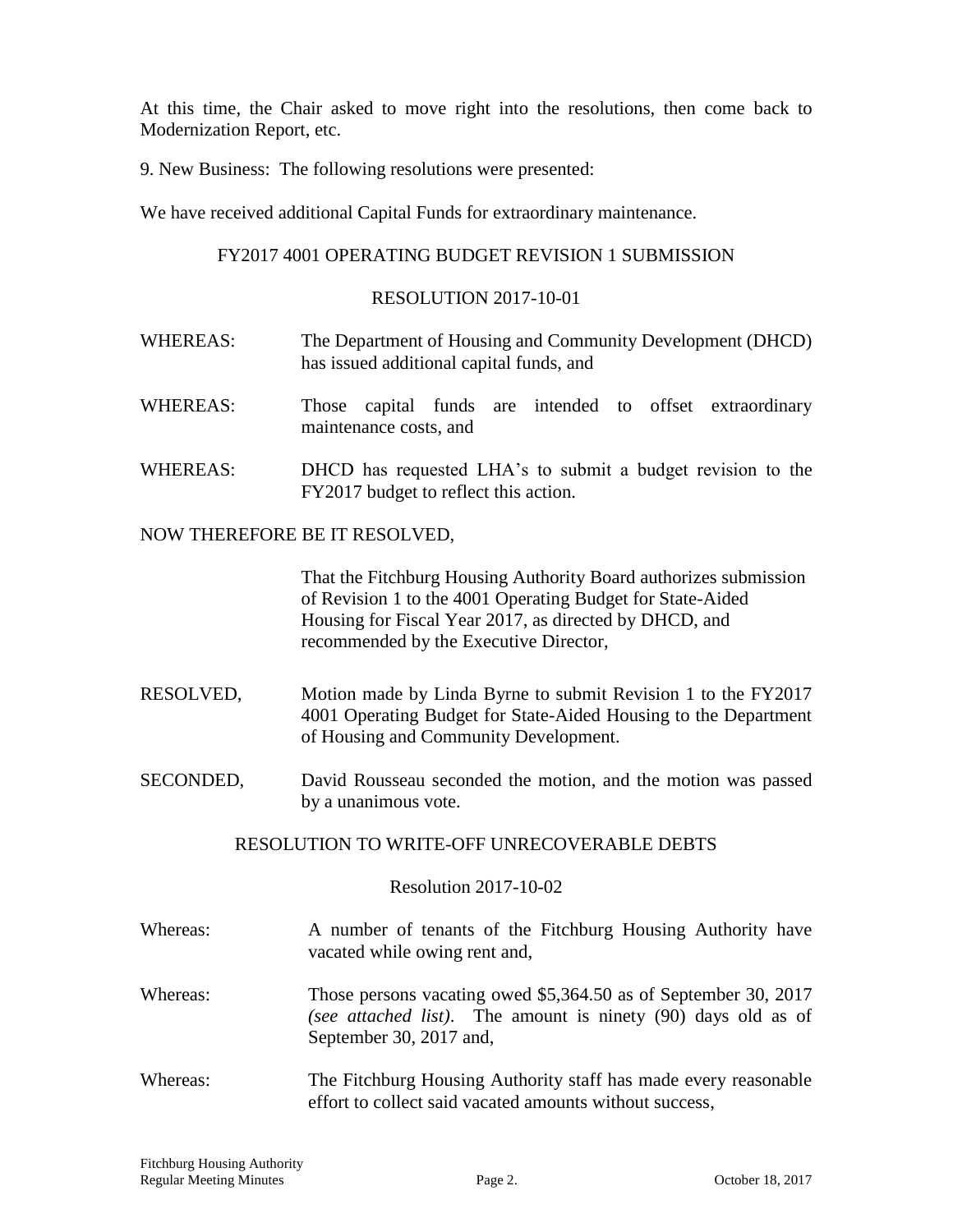NOW THEREFORE BE IT RESOLVED,

That the Fitchburg Housing Authority officially write-off \$5,364.50 as uncollectable debts.

- RESOLVED, Motion made by Linda Byrne to write off \$5,364.50 as uncollectible debts.
- SECONDED, Mary Giannetti seconded the motion, and the motion was passed by a unanimous vote.

# RESOLUTION AUTHORIZING THE APPROVAL OF THE REVISED VACANT 705/689 UNIT DISPOSITION PLAN

### RESOLUTION 2017-10-03

- WHEREAS: The Fitchburg Housing Authority desires to dispose of long-term vacant properties, and
- WHEREAS: Chapter 235 of the Acts of 2014 allows for this disposition.

### NOW THEREFORE BE IT RESOLVED,

That the Fitchburg Housing Authority Board of Directors approves the Revised Vacant 705/689 Unit Disposition Plan as presented.

- RESOLVED, Motion made by Linda Byrne to approve the Vacant 705/689 Unit Disposition Plan.
- SECONDED, Mary Giannetti seconded the motion and the motion was passed by a unanimous vote.

# RESOLUTION FOR AMENDMENT 11 TO THE CONTRACT FOR FINANCIAL ASSISTANCE BETWEEN THE FITCHBURG HOUSING AUTHORITY AND THE DEPARTMENT OF HOUSING & COMMUNITY DEVELOPMENT

# CAPITAL IMPROVEMENT WORK PLAN 5001

Resolution Number 2017-10-04

- Whereas: The Fitchburg Housing Authority has the need to amend the Contract for Financial Assistance between the Fitchburg Housing Authority and the Department of Housing and Community Development, and
- Whereas: This amendment funds the following:

Fish #097092 FY18 Energy Savings Sustainability Initiative - \$12,000.00 Fish #097093 667-3 Asbestos Abatement Project – accept 2<sup>nd</sup> bid (difference between  $1^{\text{st}}$  and  $2^{\text{nd}}$ ) - \$20,876.00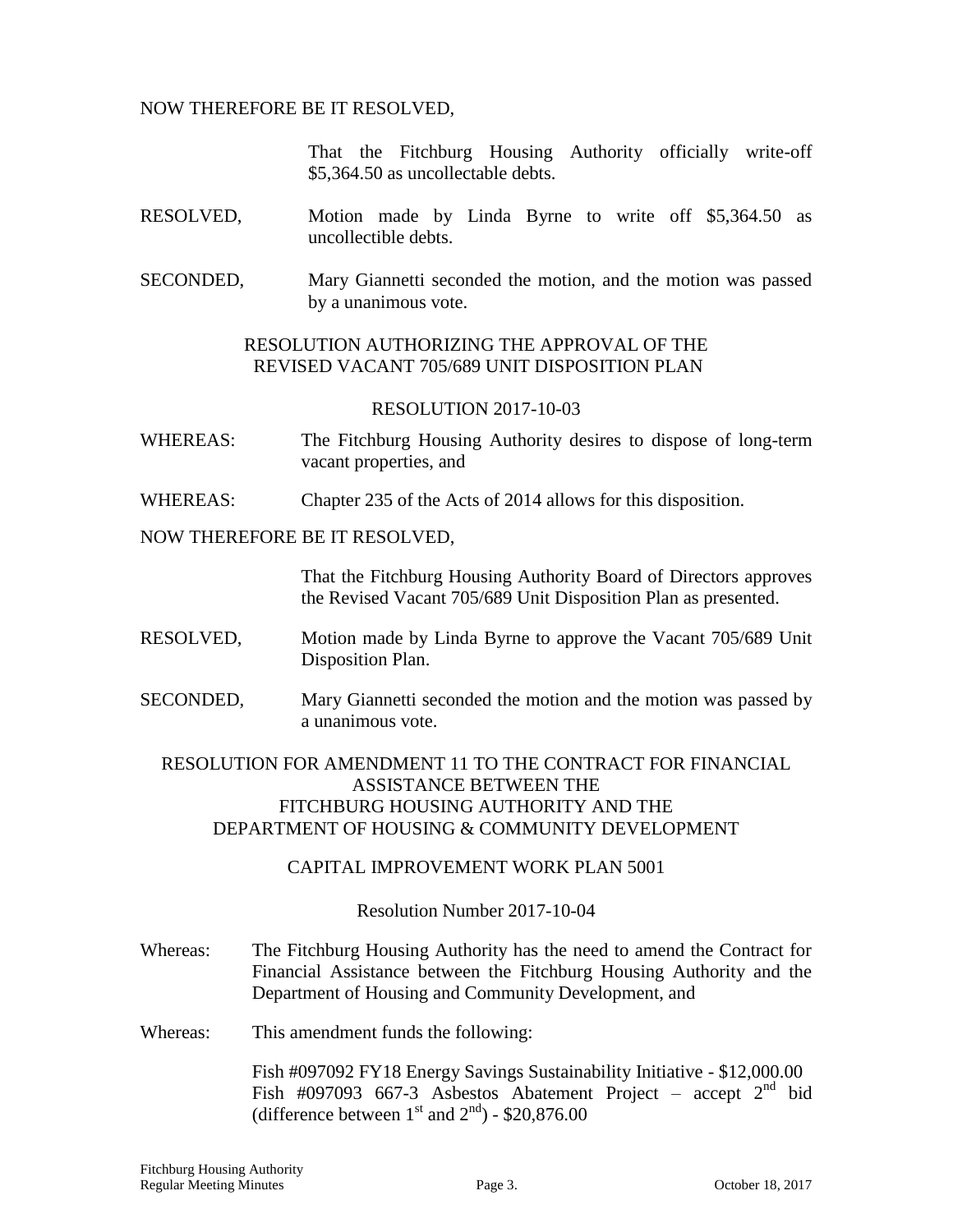Whereas: The above mentioned contract, Capital Improvement Work Plan 5001, has been increased by \$32,876.00 (total contract amount is now \$6,756,126.38).

### NOW THEREFORE BE IT RESOLVED:

That the Fitchburg Housing Authority Board of Directors authorizes the Chair to sign the Standard Contract Amendment Form in conjunction with the project listed on Amendment 11 for Capital Improvement Work Plan 5001 now being undertaken by the Department of Housing and Community Development and the Fitchburg Housing Authority.

- Resolved, Motion made by Linda Byrne to authorize the signing of the Standard Contract Amendment Form by the Chair or Executive Director in conjunction with the project listed on Amendment 11 for Capital Improvement Work Plan 5001 currently being undertaken by the Fitchburg Housing Authority and the Department of Housing and Community Development. .
- Seconded, David Rousseau seconded the Motions and the Motion was passed by a unanimous vote.

# RESOLUTION AUTHORIZING SIGNING OF THE CERTIFICATE OF SUBSTANTIAL COMPLETION FOR THE CJ DURKIN (667-5) COMMUNITY ROOM MODERNIZATION

# DHCD PROJECT NUMBER 097075

# Resolution 2017-10-05

- Whereas: The Architect (Antonio Gomes) has inspected the Community Room Modernization at CJ Durkin (667-5) and,
- Whereas: The Architect has recommended that the Community Room Modernization at CJ Durkin (667-5) has reached the point of Substantial Completion and, contingent upon DHCD's approval,

#### NOW THEREFORE BE IT RESOLVED,

That the Fitchburg Housing Authority authorizes the Chair or his designee to sign the necessary documents in connection with the Certificate of Substantial Completion for the Community Room Modernization at CJ Durkin (667-5).

- RESOLVED, Motion made by Linda Byrne to accept the Certificate of Substantial Completion for the Community Room Modernization at CJ Durkin (667-5).
- SECONDED, Mary Giannetti seconded the motion, and the motion was passed by a unanimous vote.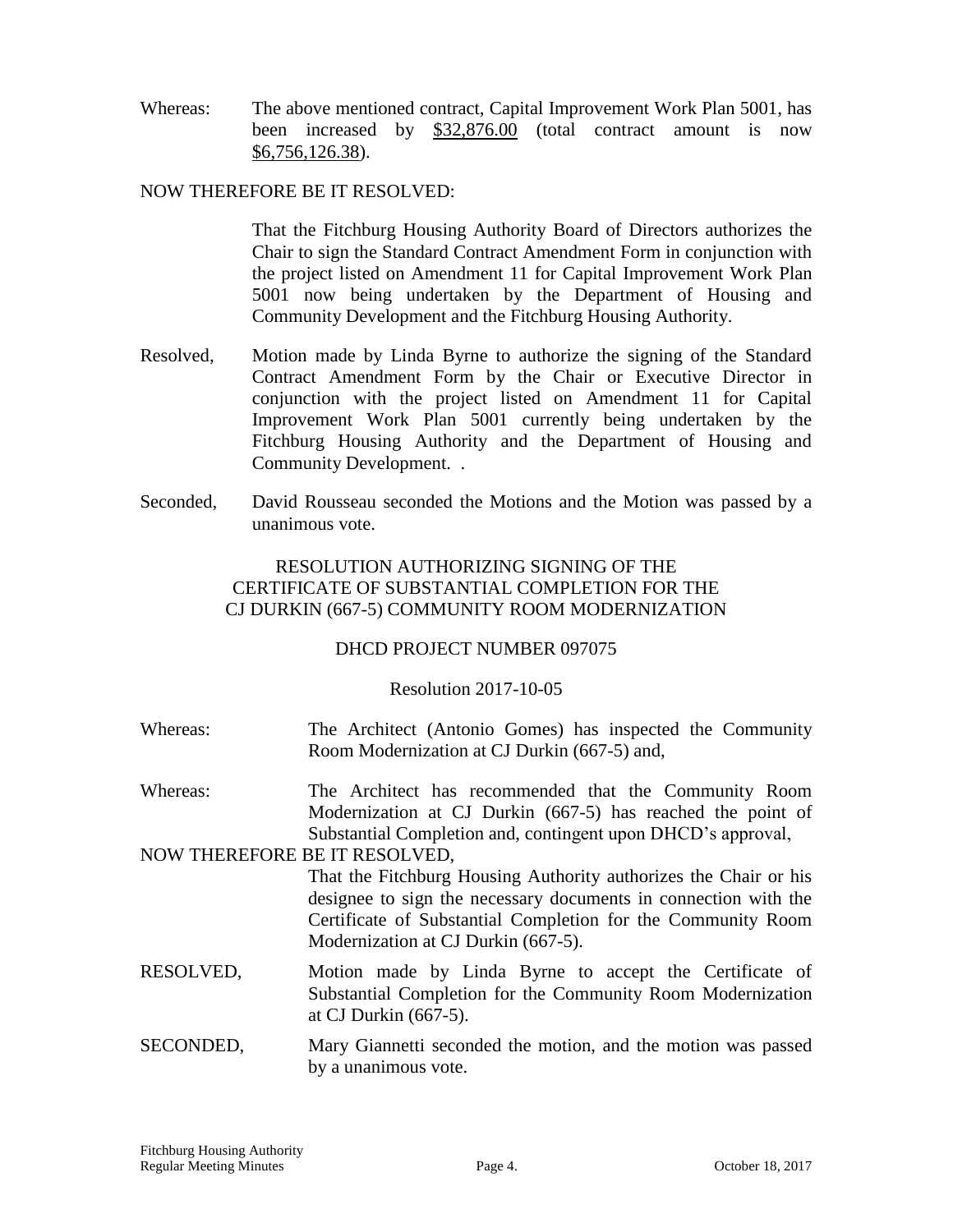# RESOLUTION FOR AUTHORIZATION OF CHANGE ORDER NUMBER ONE IN CONJUNCTION WITH THE COMMUNITY ROOM MODERNIZATION AT THE CJ DURKIN (667-5) DEVELOPMENT

### WORK PLAN 5001, PROJECT #097075

### RESOLUTION 2017-10-06

- Whereas: The Fitchburg Housing Authority has the need to sign a Change Order Number One in conjunction with the Community Room Modernization at the CJ Durkin (667-5) Development and,
- Whereas: Antonio Gomes (the architect) recommends approval of this Change Order Number One which will increase the contract amount by **\$10,817.00.**

### NOW THEREFORE BE IT RESOLVED,

That the Fitchburg Housing Authority Board of Directors authorizes the Chair, or his designee, to sign the Change Order Number One in conjunction with the Community Room Modernization at the CJ Durkin (667-5) Development now being undertaken by the Department of Housing and Community Development and the Fitchburg Housing Authority.

- RESOLVED, Motion made by David Rousseau to authorize the signing of the Change Order Number One by the Chair, or his designee, in conjunction with the Community Room Modernization at CJ Durkin (667-5).
- SECONDED, Linda Byrne seconded the motion, and the motion was passed unanimously.

# RESOLUTION TO DEDICATE AND NAME THE CJ DURKIN COMMUNITY ROOM IN HONOR OF HERBERT R. GROOP

Resolution Number 2017-10-07

Whereas: The Fitchburg Housing Authority desires to name the newly renovated CJ Community Room after long time Executive Director Herbert R. Groop.

# NOW THEREFORE BE IT RESOLVED,

That the CJ Durkin Community Room be dedicated and named the "Herbert R. Groop Community Room" in honor of Herbert R. Groop.

RESOLVED, Motion made by Linda Byrne to dedicate and name the CJ Durkin Community Room the "Herbert R. Groop Community Room".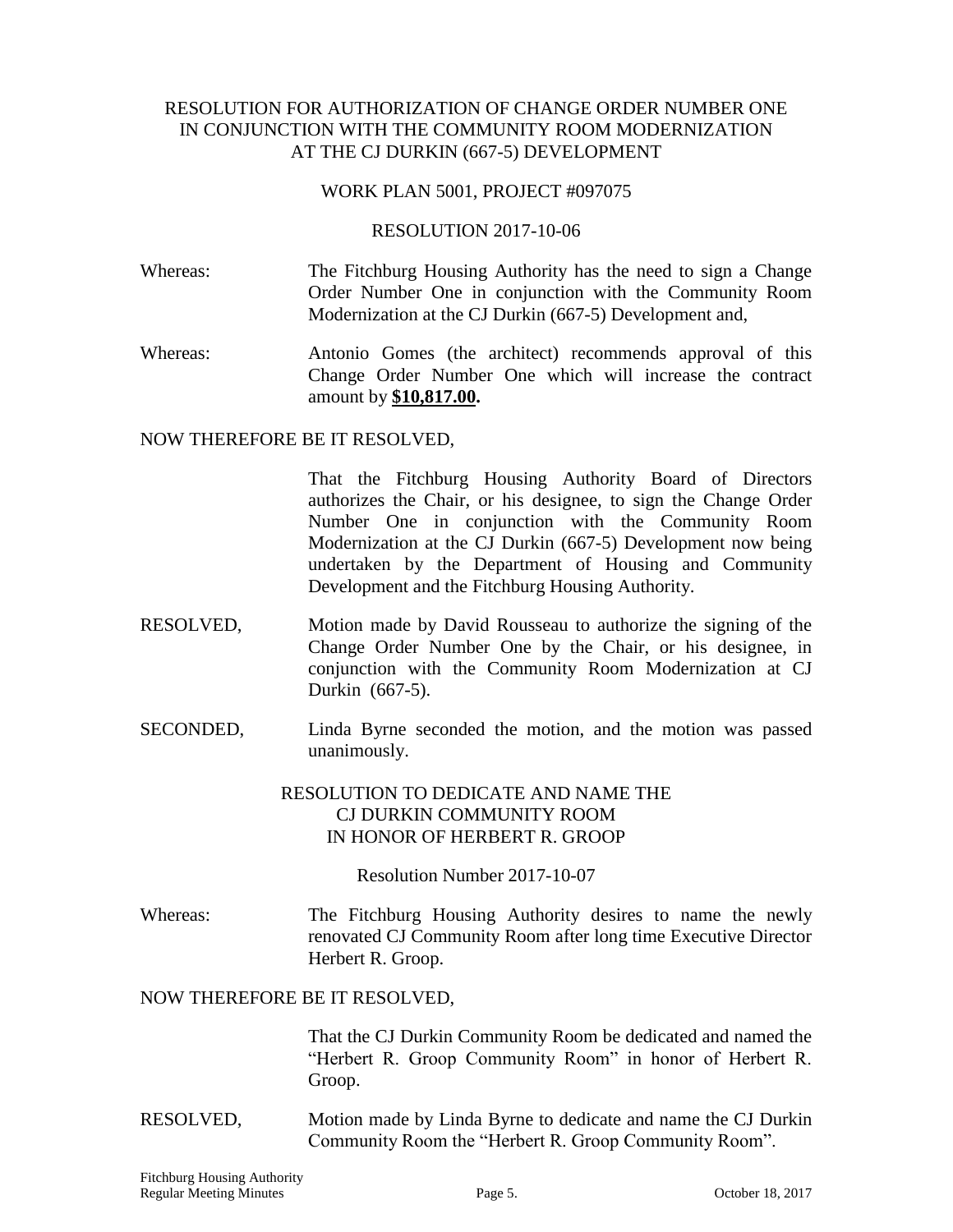SECONDED, Motion was seconded by Mary Giannetti and all were in favor.

# RESOLUTION FOR AUTHORIZATION OF CHANGE ORDER NUMBER ONE IN CONJUNCTION WITH THE DANIELS HEIGHTS (667-2) RAMP PROJECT

### WORK PLAN 5001, PROJECT #097081

### RESOLUTION 2017-10-08

- Whereas: The Fitchburg Housing Authority has the need to sign a Change Order Number One in conjunction with the Daniels Heights (667- 2) ramp and,
- Whereas: Steve Larry (RCAT Project Manager) recommends approval of this Change Order Number One which will increase the contract amount by \$2,800.00 for a total project cost of \$30,600.

### NOW THEREFORE BE IT RESOLVED,

That the Fitchburg Housing Authority Board of Directors authorizes the Chair, or his designee, to sign the Change Order Number One in conjunction with the Daniels Heights (667-2) ramp project now being undertaken by the Department of Housing and Community Development and the Fitchburg Housing Authority.

- RESOLVED, Motion made by Linda Byrne to authorize the signing of the Change Order Number One by the Chair, or his designee, in conjunction with the Daniels Heights (667-2) ramp project.
- SECONDED, Mary Giannetti seconded the motion, and the motion was passed unanimously.

# RESOLUTION FOR AUTHORIZATION OF CHANGE ORDER NUMBER TWO IN CONJUNCTION WITH THE DANIELS HEIGHTS (667-2) RAMP PROJECT

# WORK PLAN 5001, PROJECT #097081

# RESOLUTION 2017-10-09

- Whereas: The Fitchburg Housing Authority has the need to sign a Change Order Number Two in conjunction with the Daniels Heights (667- 2) ramp and,
- Whereas: Steve Larry (RCAT Project Manager) recommends approval of this Change Order Number Two which will increase the contract amount by \$4,900.00 for a total project cost of \$35,500.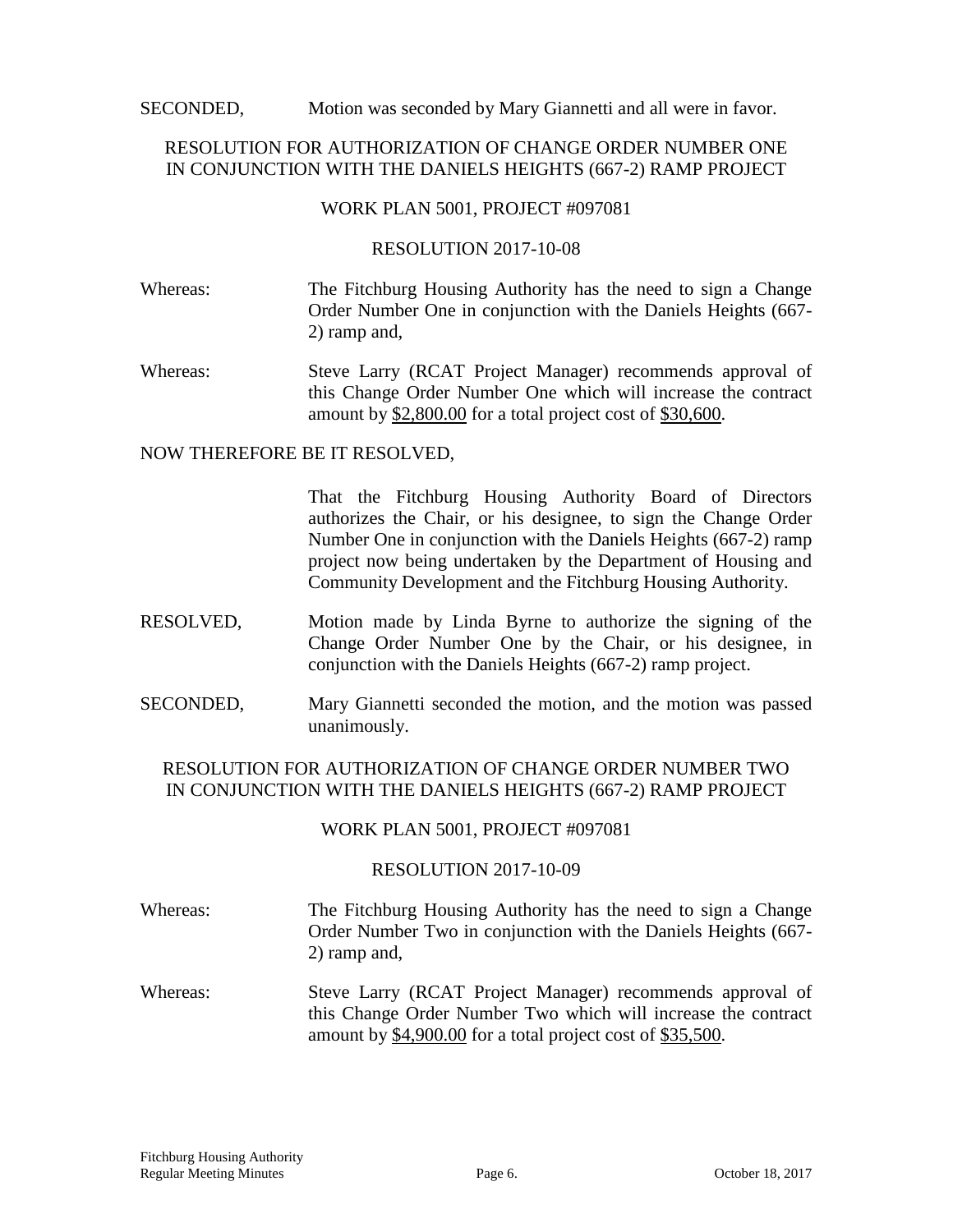### NOW THEREFORE BE IT RESOLVED,

That the Fitchburg Housing Authority Board of Directors authorizes the Chair, or his designee, to sign the Change Order Numb Two in conjunction with the Daniels Heights (667-2) ramp project now being undertaken by the Department of Housing and Community Development and the Fitchburg Housing Authority.

- RESOLVED, Motion made by Linda Byrne to authorize the signing of the Change Order Number Two by the Chair, or his designee, in conjunction with the Daniels Heights (667-2) ramp project.
- SECONDED, David Rousseau seconded the motion, and the motion was passed unanimously.

# RESOLUTION FOR AUTHORIZATION OF CHANGE ORDER NUMBER ONE IN CONJUNCTION WITH THE OVERLAND STREET (705-1) ROOF REPLACEMENT

#### WORK PLAN 5001, PROJECT #097098

### RESOLUTION 2017-10-10

- Whereas: The Fitchburg Housing Authority has the need to sign a Change Order Number One in conjunction with the Overland Street (705- 1) roof replacement and,
- Whereas: Steve Larry (RCAT Project Manager) recommends approval of this Change Order Number One which will increase the contract amount by \$1,850.00.

### NOW THEREFORE BE IT RESOLVED,

That the Fitchburg Housing Authority Board of Directors authorizes the Chair, or his designee, to sign the Change Order Number One in conjunction with the Overland Street (705-1) roof replacement now being undertaken by the Department of Housing and Community Development and the Fitchburg Housing Authority.

- RESOLVED, Motion made by David Rousseau to authorize the signing of the Change Order Number One by the Chair, or his designee, in conjunction with the Overland Street (705-1) roof replacement.
- SECONDED, Linda Byrne seconded the motion, and the motion was passed unanimously.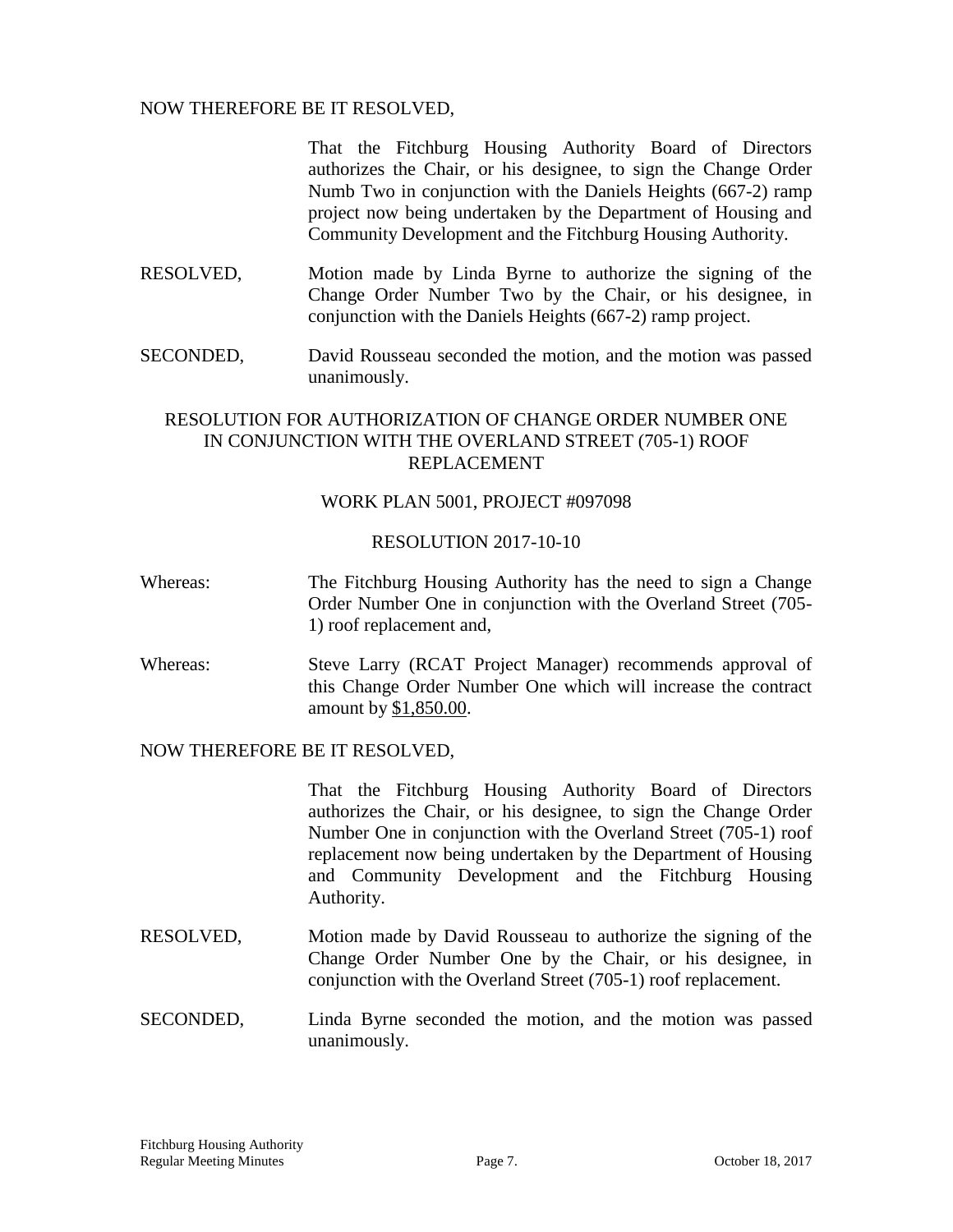# RESOLUTION AUTHORIZING SIGNING OF THE CERTIFICATE OF FINAL COMPLETION FOR THE OVERLAND STREET (705-1) ROOF REPLACEMENT

### DHCD PROJECT NUMBER 097098

### Resolution 2017-10-11

Whereas: Steve Larry (RCAT Project Manager) has inspected Overland Street (705-1) roof replacement, and

Whereas: The RCAT Project Manager has recommended that the Overland Street (705-1) roof replacement has reached the point of Finall Completion and, contingent upon DHCD's approval,

### NOW THEREFORE BE IT RESOLVED,

That the Fitchburg Housing Authority authorizes the Chair or his designee to sign the necessary documents in connection with the Certificate of Final Completion for the Overland Street (705-1) roof replacement.

- RESOLVED, Motion made by Linda Byrne to accept the Certificate of Final Completion for the Overland Street (705-1) roof replacement.
- SECONDED, Mary Giannetti seconded the motion, and the motion was passed by a unanimous vote.

# RESOLUTION FOR AUTHORIZATION OF CHANGE ORDER NUMBER TWO IN CONJUNCTION WITH THE WALLACE TOWERS (667-3) CONCRETE REPAIRS

# WORK PLAN 5001, PROJECT #097086

# RESOLUTION 2017-10-12

- Whereas: The Fitchburg Housing Authority has the need to sign a Change Order Number Two in conjunction with the Wallace Towers (667- 3) concrete repairs, and
- Whereas: The Architect (CBI Consulting Inc.) recommends approval of this Change Order Number Two which will increase the contract amount by \$9,849.00 for a total project cost of \$212,449.00.

# NOW THEREFORE BE IT RESOLVED,

That the Fitchburg Housing Authority Board of Directors authorizes the Chair, or his designee, to sign the Change Order Number Two in conjunction with the Wallace Towers (667-3) concrete repairs project now being undertaken by the Department of Housing and Community Development and the Fitchburg Housing Authority.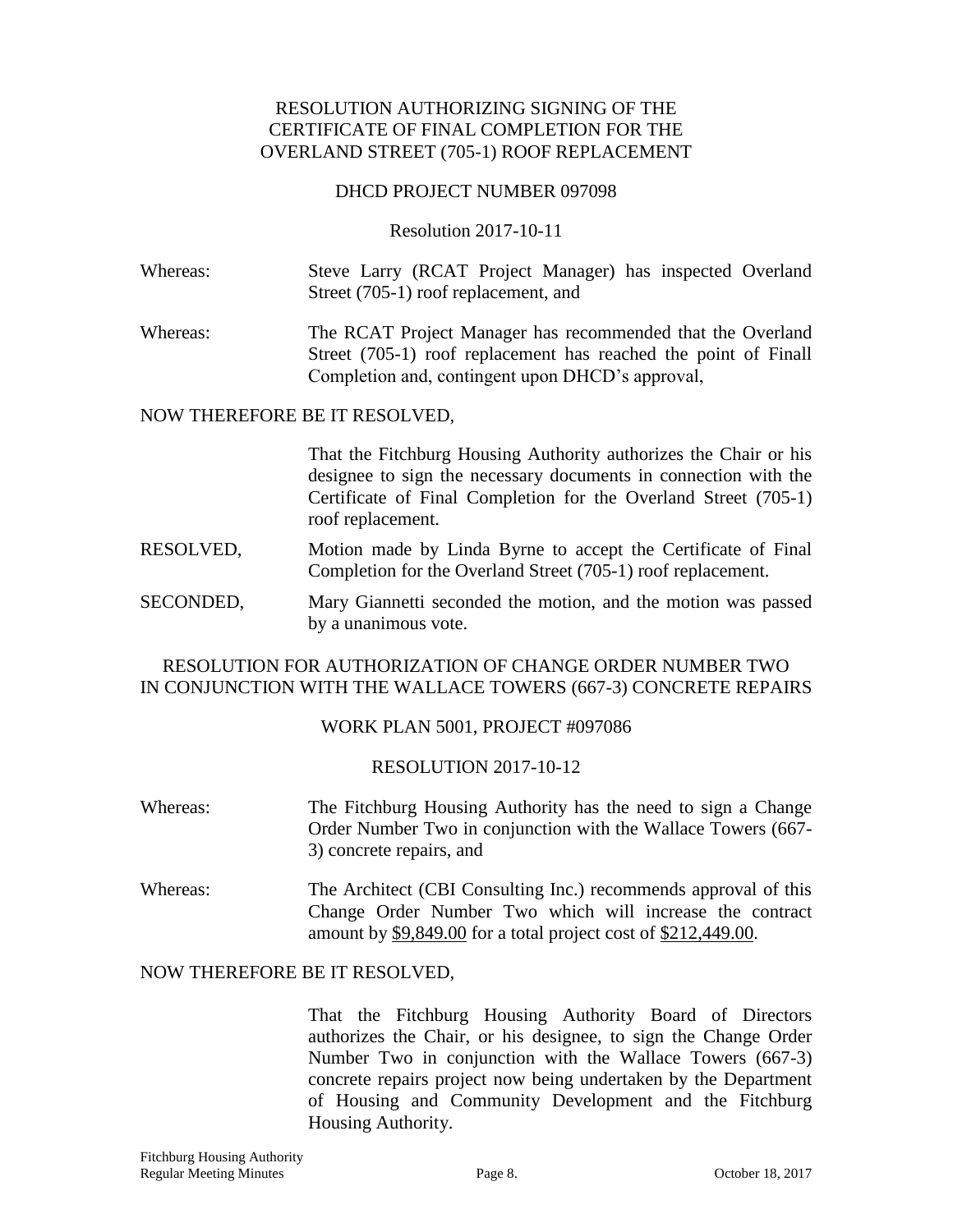RESOLVED, Motion made by Linda Byrne to authorize the signing of the Change Order Number Two by the Chair, or his designee, in conjunction with the Wallace Towers (667-3) concrete repairs. SECONDED, Mary Giannetti seconded the motion, and the motion was passed unanimously.

### RESOLUTION AUTHORIZING THE SUBMITTAL

### OF HUD FORM 50077-CR CIVIL RIGHTS CERTIFICATION

#### Resolution 2017-10-13

Whereas: The Fitchburg Housing Authority is required to annually submit HUD Form 50077-CR Civil Rights Certification.

#### NOW THEREFORE BE IT RESOLVED,

That the members of the Fitchburg Housing Authority Board of Commissioners have approved and authorized the execution and annual submittal of Form HUD-50077-CR Civil Rights Certification.

- RESOLVED, Motion made by Mary Giannetti to authorize the Executive Director to submit HUD Form 50077-CR Civil Rights Certification.
- SECONDED, Linda Byrne seconded the motion, and the motion was passed by a unanimous vote.

# RESOLUTION FOR ESTABLISHMENT OF A PAYMENT STANDARD FOR THE SECTION 8 HOUSING CHOICE VOUCHER PROGRAM (HCVP)

#### RESOLUTION 2017-10-14

- WHEREAS: The Department of Housing and Urban Development (HUD) publishes the Fair Market Rents (FMR's) for each standard, metropolitan, statistical area in the nation, and
- WHEREAS: The Department of Housing and Urban Development (HUD) has established the Fair Market Rents (FMR's) for the Leominster/Fitchburg area, and
- Whereas: The published FMR's are below and above the actual rents in Fitchburg Housing Authority's service area,